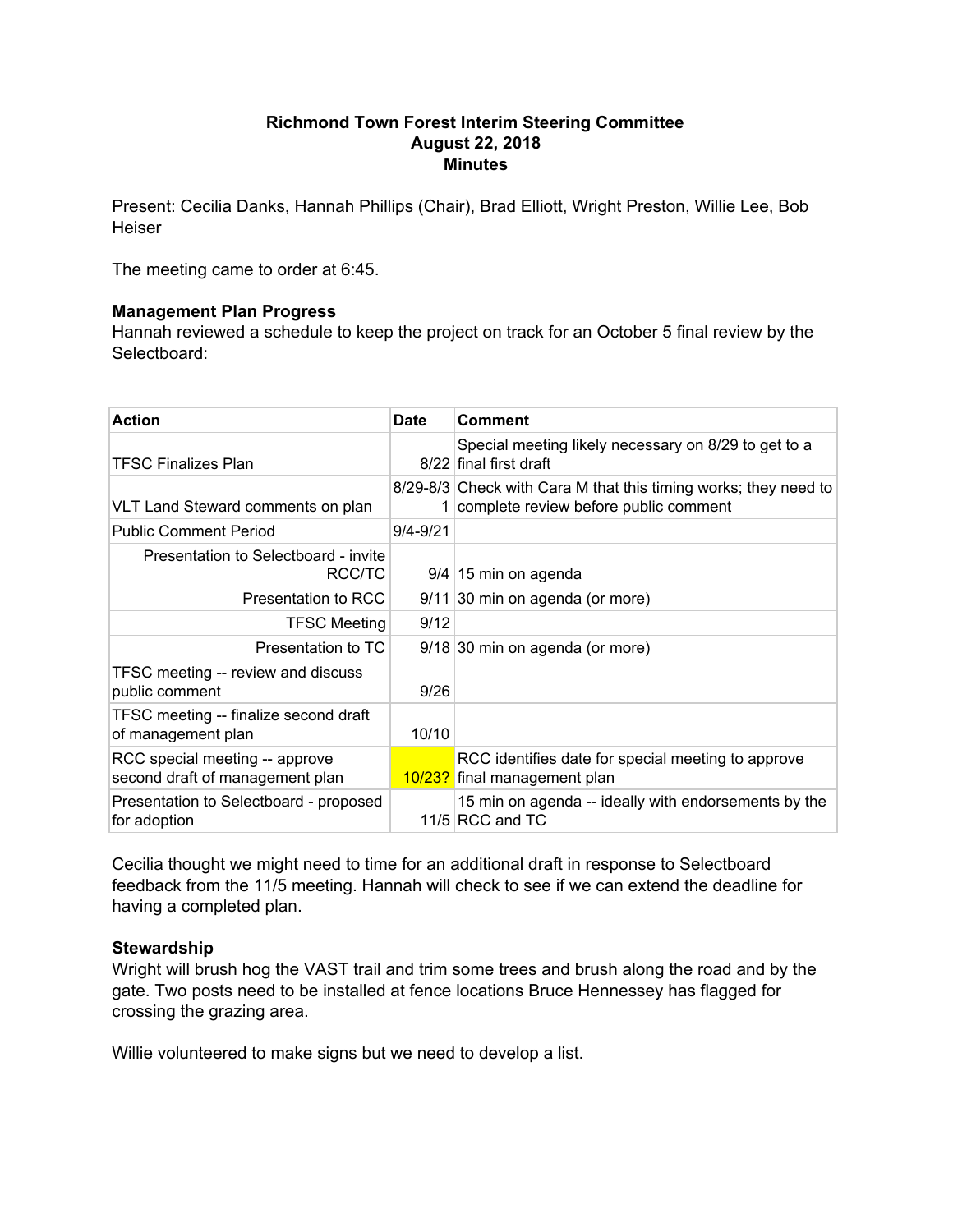Cecilia offered the assistance of her class on stewardship projects, either late this month or in September. Hannah has been developing a list of tasks.

VELCO should be done with its work by early September.

Ethan and Hannah were present for a state review of the status of the wetland adjacent to the parking area. The State categorizes it as a Class III wetland, so there are no regulations that apply to parking close to it. However, the Federal government needs to get involved, via the Army Corps of Engineers. Hannah is handling this.

### **Educational programs**

UVM's Field Naturalist Program will use the forest for its Landscape Inventory Analysis project this coming semester, through Jeff Hughes. Cecilia asked that their report list what additional information should be gathered on the forest, such as long-term monitoring data we should seek and guidance on finer scale assessments for which we might apply for grants.

The UVM tracking class will not be using the forest this year.

Cecilia suggested that she could get her class to install wildlife cameras in the forest.

### **Naming the Forest**

The group discussed naming the forest in honor of the Andrews family. Bob Heiser said the subject has come up several times in discussions with the four sisters. Candidates include "The Richmond Town Forest at Andrews Farm," "Andrews Town Forest," and "Andrews Community Forest." The latter was the favorite of the group and Hannah suggested getting buy-in from absent members of this committee prior to advancing this recommendation.

# **Management Plan Text**

Hannah said that SE Group plans to come back with modifications of its trail concepts, reflecting "C" as the group's favorite. One challenge will be how we map out the journey from the concepts we agree upon to the reality of having the trails more precisely sited and built, and usage managed. By stating our needs for finer scale assessments along trail routes, we will be more likely to obtain grants to fund the process. With grant deadlines coming up in December, it's important that we articulate the process as soon as we can so data collection can begin in the winter months. Arrowwood will be proposing a process for doing this, a description of which will appear in the management plan.

The team also discussed how the future Management Committee would field proposals for additional trails and new uses for the forest. In many cases the easement holders will have final say, but the committee will need to decide whether to move the requests forward per the rest of the governance structure. Suggestions were made that we create a document describing the process, and giving hypothetical examples of proposals across the full range of approval needs. Cecilia noted that we could provide guidance used in locating the initial trails approved for the property.

Wright cautioned against listing the names of adjoining landowners in the plan without their permission. He explained that all may not actively promote extensive recreation on their lands, even while welcoming forms and levels of public access they deem manageable.